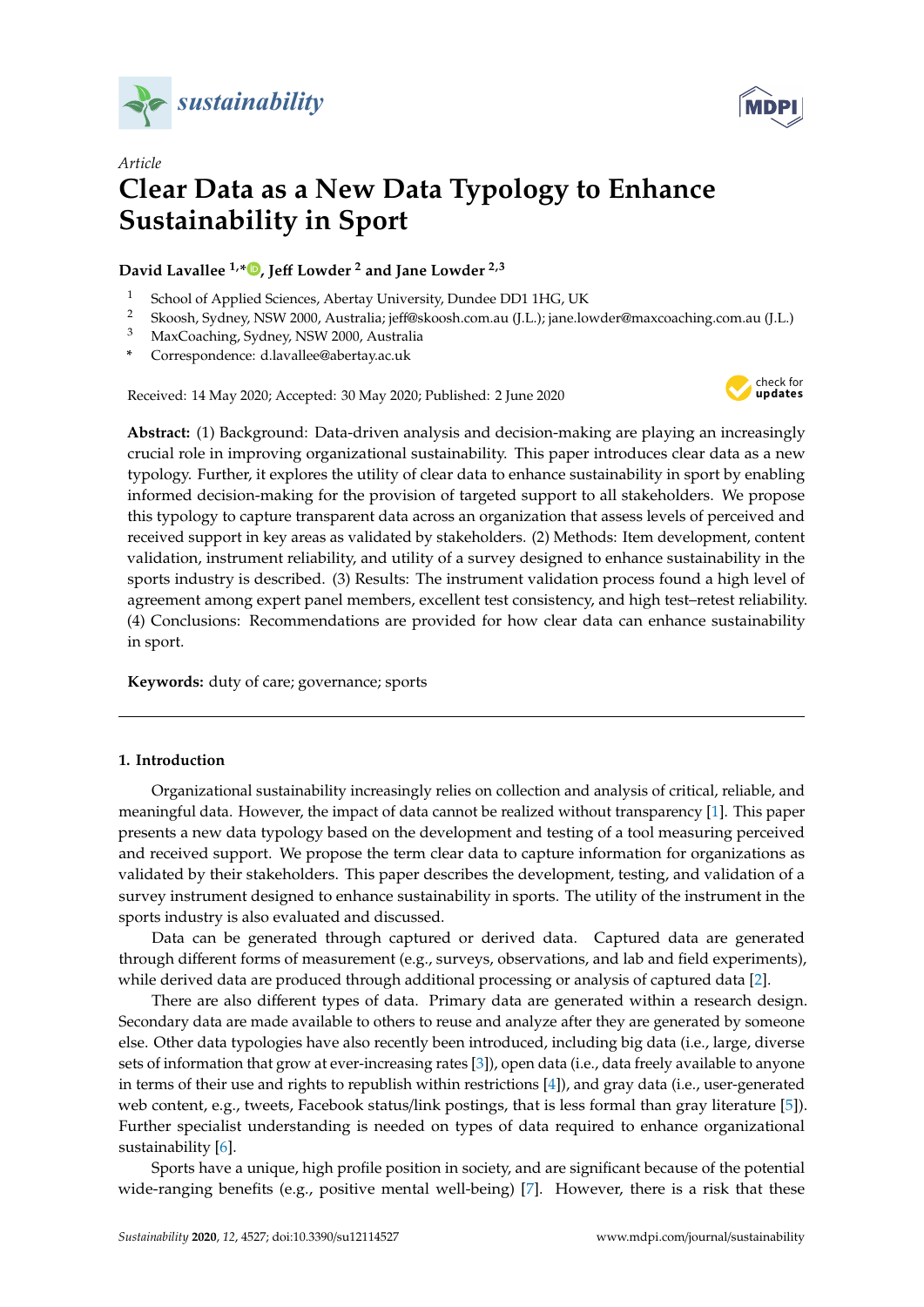benefits will not be fully realized due to the challenges faced by sports organizations to demonstrate improvements with regard to duty of care issues without a mechanism to quantify the area [\[8\]](#page-6-7). Therefore, the aim of this paper is to develop, validate, and test the utility of a new measure of duty of care in sport designed to enhance sustainability in sport.

#### **2. Instrument Validation**

The validation process included item development, content validation, and instrument reliability.

#### *2.1. Item Development*

In 2016, the Government of the United Kingdom issued a call for evidence for a review into the sport sector's duty of care as part of a new sport strategy, *Sporting Future* [\[9\]](#page-6-8). A public consultation was open for six weeks and 375 responses were received from organizations and individuals. In 2017, Grey-Thompson published a report based on the findings and proposed a framework with the following seven content domains: Safeguarding; Equality, Diversity and Inclusion; Prevention and Management of Medical Issues and Injuries; Entering and Leaving Talent Pathways; Mental Welfare; Representation of Athlete's Interests; and Formal Education [\[8\]](#page-6-7). Grey-Thompson's report concluded with a number of priority recommendations, including the creation of an independent sports ombudsman, a named board member responsible for duty of care, exit surveys for elite athletes, and establishment of a duty of care charter. Another priority recommendation was that duty of care should be measured via an independent survey giving equal voice to all stakeholders in the system and assessing levels of perceived and received support in sport [\[8\]](#page-6-7). Based on this recommendation and the seven content domains, the authors developed an initial questionnaire for content validation.

The initial questionnaire contained 14 items on a Likert-type response scale from 1 to 10. Seven items were included to measure perceived support with the stem: "To what extent was support available in your sport for  $\dots$  " followed by each of the seven content domain areas (e.g., "To what extent was support available in your sport for Safeguarding?"). Seven items were also included to measure received support with the stem: "To what extent have you been supported from your sport for . . . " followed by each of the seven content domain areas (e.g., "To what extent have you been supported from your sport for Mental Welfare?"). A higher score on each of the 14 questions indicated a greater extent of perceived support (items 1–7) or received support (items 8–14).

#### *2.2. Content Validation*

An expert panel was recruited to evaluate the content validity of the domains of interest and also the content validity of individual questionnaire items in two separate validation rounds.

Initially, 25 experts were identified and invited to participate in the validation process. Criteria used for the inclusion of experts included experience in the sports industry for more than 10 years and familiarity with the content domains in research or practice [\[10\]](#page-6-9). Twenty-three participants (13 female participants, 10 male participants; 12 with familiarity with the content domains in research, 11 with familiarity with the content domains in practice) agreed to participate and provided written consent prior to taking part in the validity assessment.

Information was distributed to each expert panel member electronically (via email) and returned to the first author via the same medium. In the first validation round, all panel members were provided with instructions to review and rate each of the seven content domain areas (i.e., Safeguarding; Equality, Diversity, and Inclusion; Prevention and Management of Medical Issues and Injuries; Entering and Leaving Talent Pathways; Mental Welfare; Representation of Athlete's Interests; and Formal Education) based on a 4-point ordinal scale (1 = not relevant, 2 = somewhat relevant, 3 = quite relevant, 4 = highly relevant), and also to provide feedback on any deficient content domain areas or ways to improve the wording. They were also invited to review and rate the two uniform questionnaire (stem) items related to perceived support (i.e., "To what extent was support available in your sport for . . . ") and received support (i.e., "To what extent have you been supported from your sport for . . . ") based on a 4-point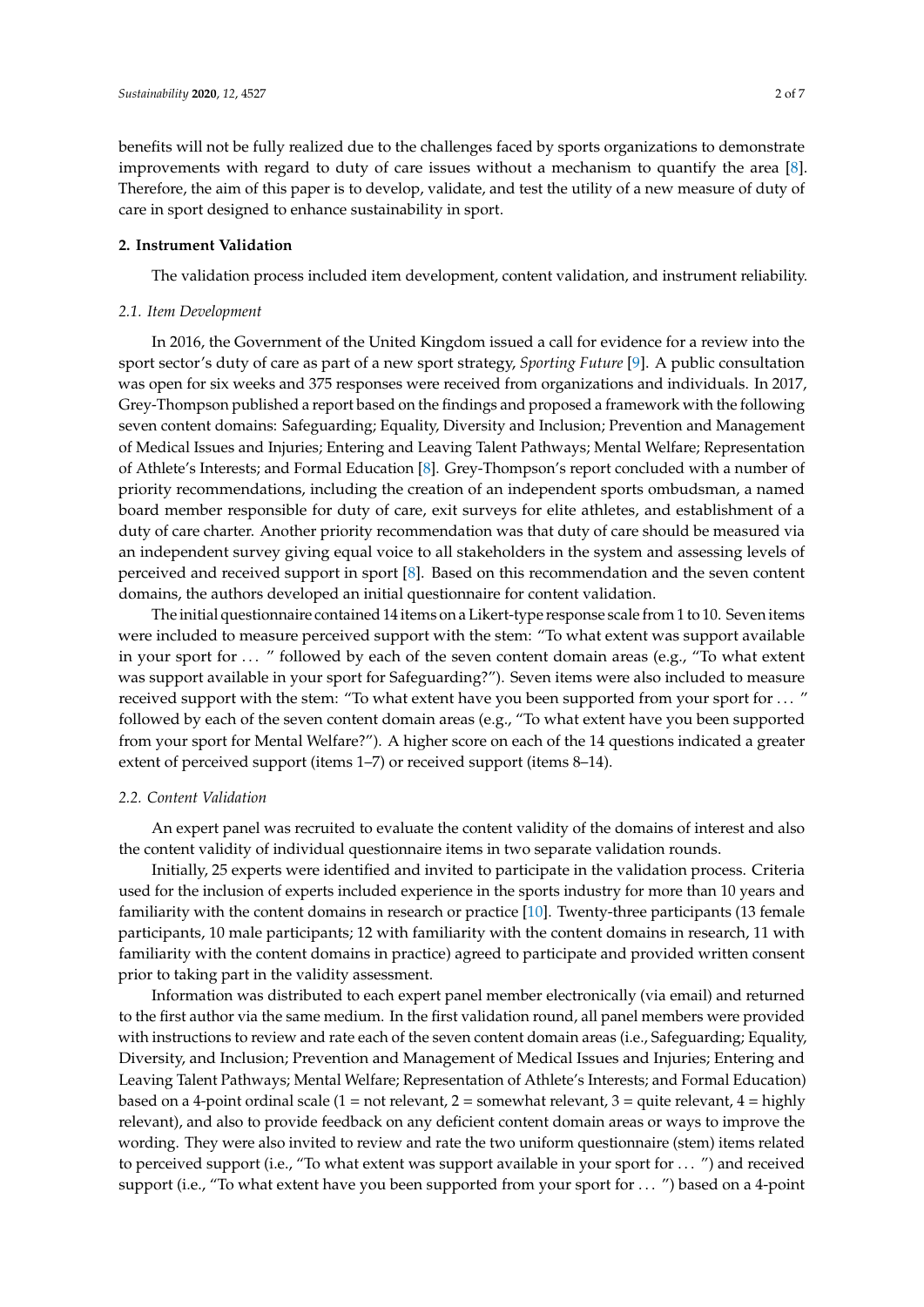ordinal scale, and were requested to provide feedback on any perceived inconsistency or potential difficulty regarding the clarity of the individual items.

Content validity indices (CVI) were calculated to determine the validity of the content domain areas and individual questionnaire items for the first validation round. CVI is the proportion of agreement among expert panel members (reported as a value between 0 and 1) [\[11\]](#page-6-10). To calculate the CVI for each, the number of experts rating the content domain of interest/item as quite relevant or highly relevant (rating 3 or 4) was divided by the overall number of expert panel members. A CVI greater than 0.78 denotes a high level of agreement [\[12\]](#page-6-11).

The CVI calculations for the first validation round were as follows: Safeguarding (1.0); Equality, Diversity, and Inclusion (0.96); Prevention and Management of Medical Issues and Injuries (0.91); Entering and Leaving Talent Pathways (0.83); Mental Welfare (0.87); Representation of Athlete's Interests (0.83); Formal Education (0.96); perceived support (0.91); and received support (0.91).

Based on the first validation round ratings and feedback from panel members on the content domain areas, the wording of some of the seven domains of interests were changed to the following: Safeguarding; Equality, Diversity, and Inclusion; Safety, Injury, and Medical; Transition; Mental Health; Representation of Participant's Voice; and Education.

Based on the first validation round ratings and feedback from panel members on the questionnaire items, the wording of the two stem items related to perceived support and received support were changed to include a temporal aspect (i.e., within 12 months) as follows, respectively: "In the last 12 months did you need support from your sport for ... ", and "In the last 12 months to what extent were you supported from your sport for ... ". Following each individual question related to perceived support, an item was added to assess whether the person completing the questionnaire had required support in each of the seven specific content domain areas over the last 12 months (with a dichotomous, yes/no response; e.g., "In the last 12 months did you need support from your sport for Education?"). Finally, in order to capture Grey-Thompson's [\[8\]](#page-6-7) recommendation for the survey to give equal voice to all stakeholders in the system, a demographic question was added asking participants their name, sport, and role (i.e., recreation participant, athlete, coach, referee, staff, volunteer, or other).

In the second validation round, expert panel members followed the same procedure as the first validation round and the CVI calculations were as follows: Safeguarding (1.0); Equality, Diversity, and Inclusion (1.0); Safety, Injury, and Medical (0.96); Transition (0.91); Mental Health (1.0); Representation of Participant's Voice (0.96); Education (1.0); perceived support (1.0); received support (1.0); whether support was needed in a specific domain area over the last 12 months (1.0); and demographic (1.0). Feedback received from panel members with regard to content domain areas or questionnaire items included anonymizing the questionnaire and only asking participants their sport and role (i.e., recreation participant, athlete, coach, referee, staff, volunteer, or other).

#### *2.3. Instrument Reliability*

Retest reliability was assessed based on the questionnaire established following instrument validation, containing 21 items: 14 uniform questions on a Likert-type scale from 1 to 10, and also seven dichotomous (yes/no) response items.

During a two-week period, university students ( $N = 107$ ) who participated in sports either as a recreation participant ( $n = 61$ ), athlete ( $n = 21$ ), coach ( $n = 7$ ), staff ( $n = 2$ ), volunteer ( $n = 7$ ), referee  $(n = 2)$ , or in some other capacity  $(n = 4)$  were invited to complete the questionnaire on two occasions. Fifty-two different sports were represented.

Intraclass reliability coefficients ranged from 0.78 to 0.93, indicating good to excellent test–retest reliability across each single-item measure [\[13\]](#page-6-12) (Table [1\)](#page-3-0). For the seven dichotomous response items, there was excellent test consistency with only eight discrepancies in total between Test 1 and Test 2  $(0.98 - 0.99)$ .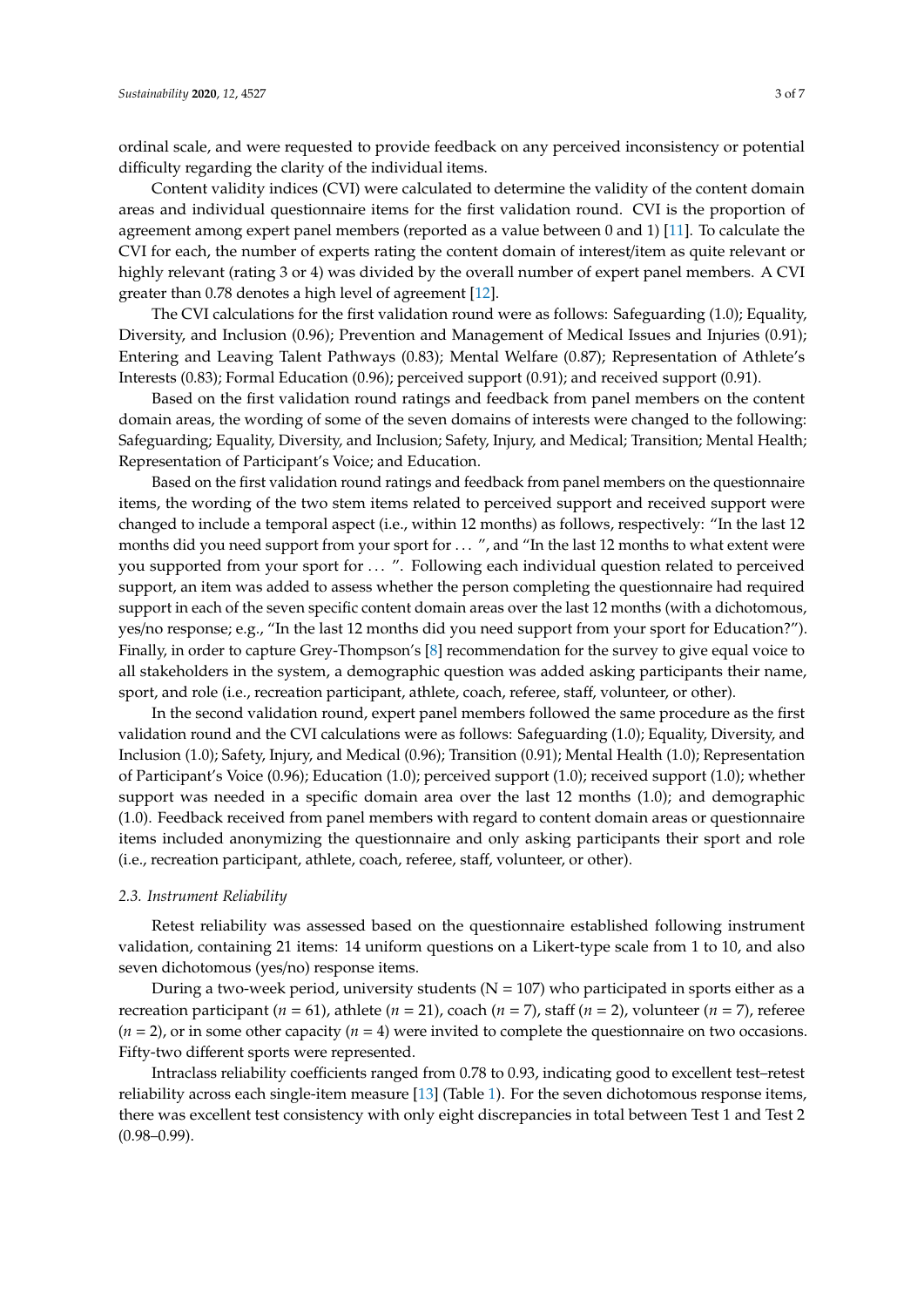<span id="page-3-0"></span>

| <b>Item</b>                           | <b>T1 N</b>         | T1 Mean (CI)        | T2N                    | T <sub>2</sub> Mean (CI) | ICC  |
|---------------------------------------|---------------------|---------------------|------------------------|--------------------------|------|
| Safeguarding                          |                     |                     |                        |                          |      |
| - Perceived Support                   | 107                 | $6.76 \ (\pm 0.32)$ | 107                    | $6.83 \ (\pm 0.30)$      | 0.85 |
| - Support Needed                      | $Yes = 18; No = 89$ |                     | $Yes = 17; No = 90$    |                          | 0.99 |
| - Received Support                    | 18                  | $6.44 (\pm 0.49)$   | 17                     | $6.58 \ (\pm 0.49)$      | 0.93 |
| Equality, Diversity, and Inclusion    |                     |                     |                        |                          |      |
| - Perceived Support                   | 107                 | $6.82 \ (\pm 0.38)$ | 107                    | $6.79 \ (\pm 0.37)$      | 0.89 |
| - Support Needed                      | $Yes = 19; No = 88$ |                     | $Yes = 18; No = 89$    |                          | 0.99 |
| - Received Support                    | 19                  | 7.47 $(\pm 0.57)$   | 18                     | $7.5 (\pm 0.56)$         | 0.78 |
| Safety, Injury, and Medical           |                     |                     |                        |                          |      |
| - Perceived Support                   | 107                 | $6.73 \ (\pm 0.35)$ | 107                    | $6.79 \ (\pm 0.35)$      | 0.79 |
| - Support Needed                      | $Yes = 31; No = 76$ |                     | $Yes = 29$ ; $No = 78$ |                          | 0.98 |
| - Received Support                    | 31                  | 7.81 $(\pm 0.71)$   | 29                     | 7.83 $(\pm 0.69)$        | 0.91 |
| <b>Transition</b>                     |                     |                     |                        |                          |      |
| - Perceived Support                   | 107                 | $6.64 \ (\pm 0.30)$ | 107                    | $6.56 \ (\pm 0.30)$      | 0.78 |
| - Support Needed                      | $Yes = 16; No = 91$ |                     | $Yes = 15; No = 92$    |                          | 0.99 |
| - Received Support                    | 16                  | 7.81 $(\pm 0.55)$   | 15                     | 7.87 $(\pm 0.53)$        | 0.81 |
| Mental Health                         |                     |                     |                        |                          |      |
| - Perceived Support                   | 107                 | $6.66 \ (\pm 0.31)$ | 105                    | $6.63 \ (\pm 0.30)$      | 0.83 |
| - Support Needed                      | $Yes = 15; No = 92$ |                     | $Yes = 16; No = 89$    |                          | 0.98 |
| - Received Support                    | 15                  | $6.53 \ (\pm 0.44)$ | 16                     | $6.56 \ (\pm 0.47)$      | 0.84 |
| Representation of Participant's Voice |                     |                     |                        |                          |      |
| - Perceived Support                   | 107                 | $6.49 \ (\pm 0.34)$ | 103                    | $6.45 \ (\pm 0.35)$      | 0.79 |
| - Support Needed                      | $Yes = 20; No = 87$ |                     | $Yes = 18; No = 85$    |                          | 0.99 |
| - Received Support                    | 20                  | 7.4 $(\pm 0.58)$    | 18                     | 7.44 $(\pm 0.58)$        | 0.92 |
| Education                             |                     |                     |                        |                          |      |
| - Perceived Support                   | 107                 | $6.54 \ (\pm 0.36)$ | 102                    | $6.59 \ (\pm 0.37)$      | 0.84 |
| - Support Needed                      | $Yes = 23; No = 84$ |                     | $Yes = 20; No = 82$    |                          | 0.98 |
| - Received Support                    | 23                  | 7.26 $(\pm 0.61)$   | 20                     | 7.3 $(\pm 0.61)$         | 0.91 |

**Table 1.** Retest reliability over a 2-week period.

Note. All correlations are significant at  $p < 0.01$ . CI, Confidence Interval = 95%; N, Number; T1, Test 1; T2, Test 2; ICC, intraclass coefficient. 'Support Needed' indicates whether support was needed in a specific domain area over the last 12 months (yes/no); 'No' number is indicated in 'Support Needed' rows whereas 'Yes' number is indicated in 'Received Support' rows.

#### **3. Instrument Utility**

The utility of the questionnaire established following the instrument validation phase was assessed with a large sports organization over a 12-month period (September 2018–September 2019), with Time 2 data collected 12 months after Time 1.

A total of 494 individuals completed the questionnaire at Time 1 (recreation participant (*n* = 217), athlete  $(n = 141)$ , coach  $(n = 68)$ , staff  $(n = 11)$ , volunteer  $(n = 45)$ , referee  $(n = 5)$ , or in some other capacity  $(n = 7)$ ).

Average scores were calculated for each area once all individuals completed the survey. An overall total for each factor was then calculated out of 100 by multiplying the overall average scores of perceived support and received support. The seven areas were also averaged to create an overall total out of 100, reported as a key performance indicator (KPI) [\[14\]](#page-6-13).

A dashboard of results was created including bar charts and visual numerical total (Figure [1\)](#page-4-0) to assist the organization in utilizing the data. The individual scores for each area were as follows for Time 1: Safeguarding = 67; Equality, Diversity, and Inclusion = 72; Safety, Injury, and Medical = 70; Transition = 64; Mental Health = 52; Representation of Participant's Voice = 68; and Education = 60. The overall total KPI at Time 1 was 65.

The decision-makers in the sport organization applied the learning from the Test 1 (T1) results and initiated a series of strategically targeted interventions in the areas of Mental Health and Education over the following year.

A total of 421 individuals completed the questionnaire at Time 2 (recreation participant (*n* = 182), athlete  $(n = 120)$ , coach  $(n = 53)$ , staff  $(n = 12)$ , volunteer  $(n = 41)$ , referee  $(n = 5)$ , or in some other capacity  $(n = 8)$ ).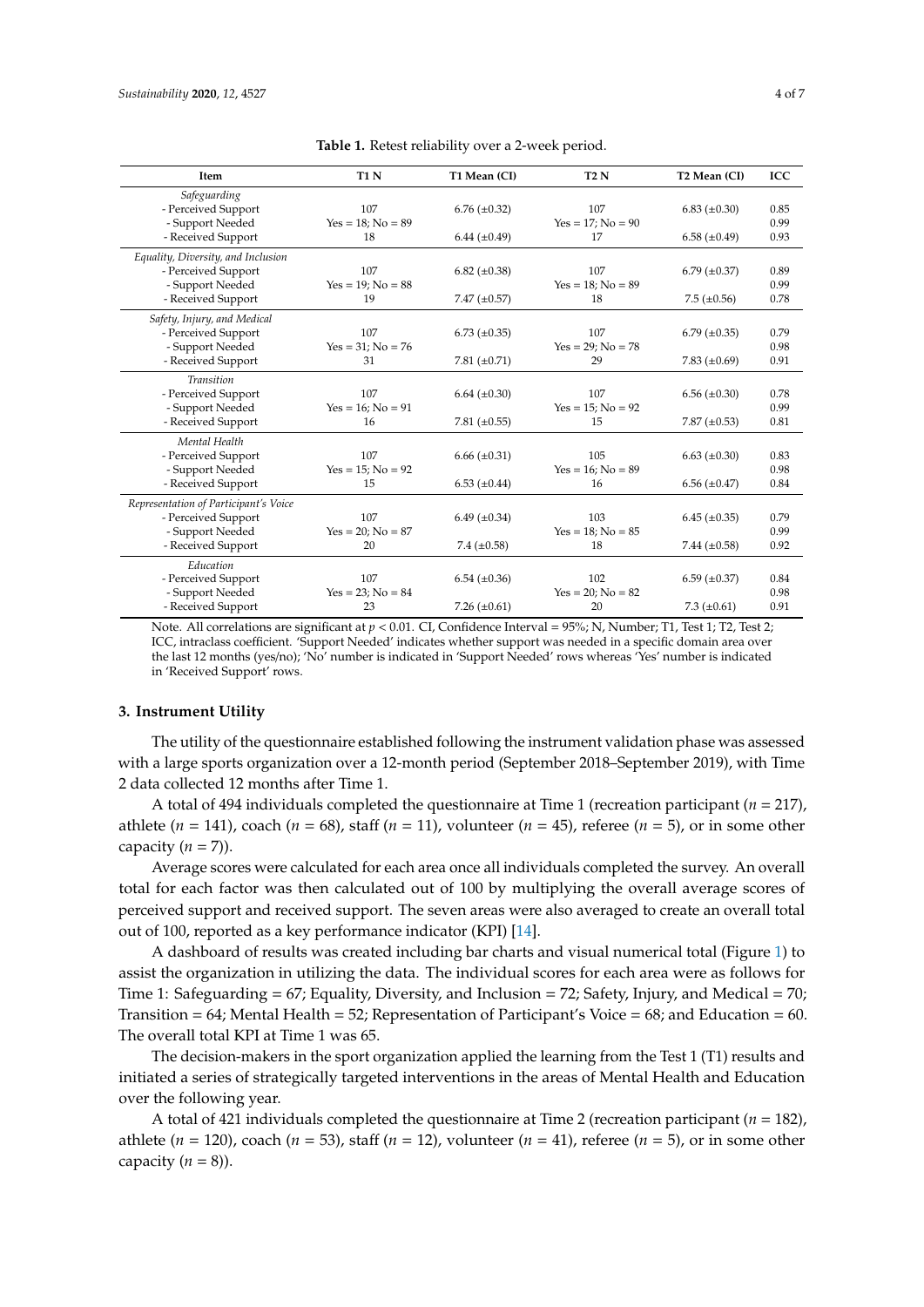A second dashboard was created based on Time 2 (Figure [2\)](#page-4-1). The individual scores for each area were as follows for Time 2: Safeguarding = 69; Equality, Diversity, and Inclusion = 72; Safety, Injury, and Medical = 71; Transition = 66; Mental Health = 67; Representation of Participant's Voice = 86; and Education = 70. The overall total KPI at Time 2 was 70.

<span id="page-4-0"></span>

<span id="page-4-1"></span>**Figure 1.** A dashboard of results for Time 1 including bar charts and visual numerical total to assist the organization in utilizing the data.



**Figure 2.** A dashboard of results for Time 2 including bar charts and visual numerical total to assist **Figure 2.** A dashboard of results for Time 2 including bar charts and visual numerical total to assist the organization in utilizing the data.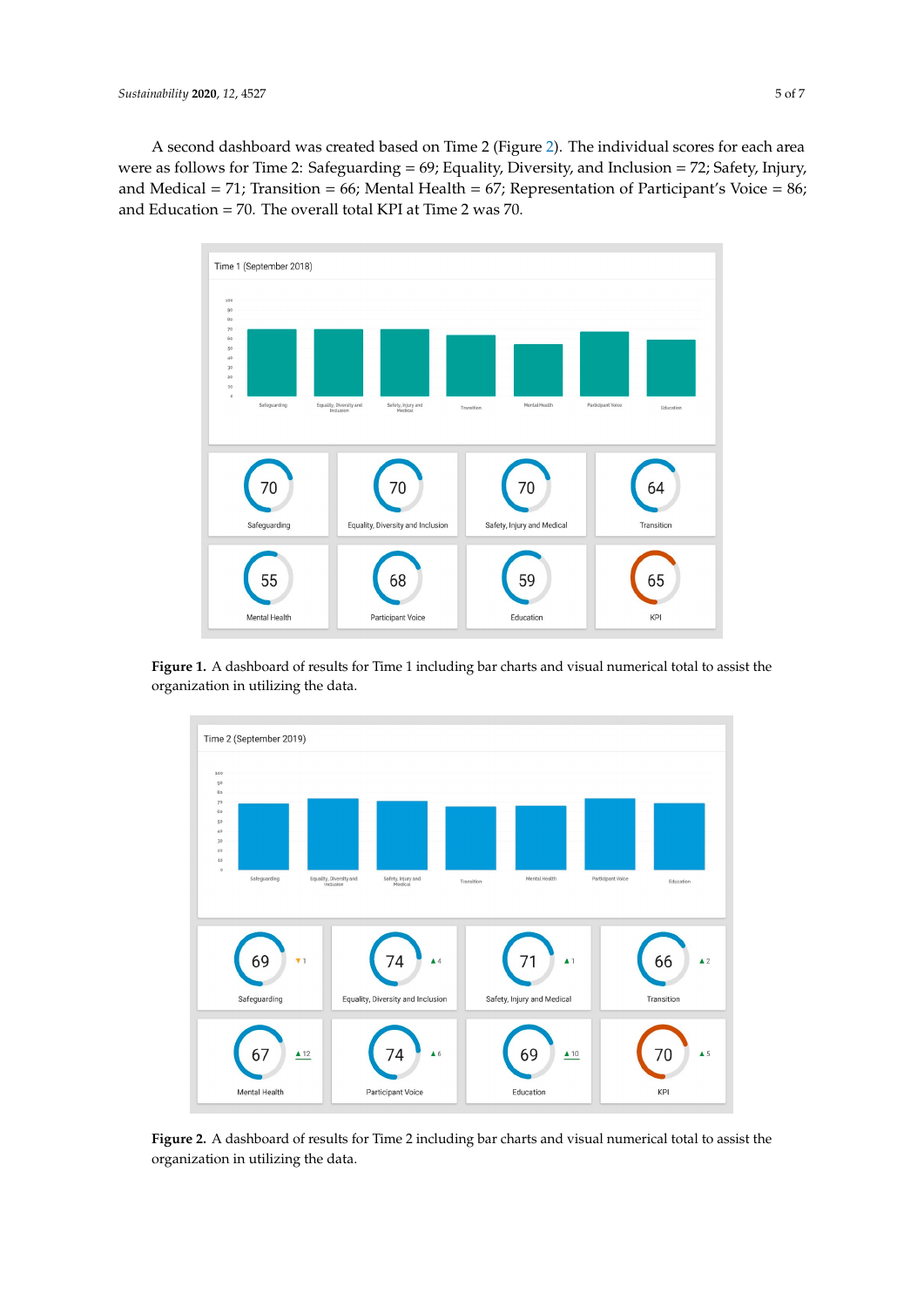The sport organization saw increases in the areas of Mental Health (from 52 at Time 1 to 67 at Time 2) and Education (from 60 at Time 1 to 70 at Time 2). Representation of Participant's Voice also increased (from 68 at Time 1 to 86 at Time 2) while all other areas (Safeguarding; Equality, Diversity, and Inclusion; Safety, Injury, and Medical; and Transition) remained stable. The overall total KPI increased from 65 at Time 1 to 70 at Time 2.

### **4. Discussion**

There is an increasing awareness that all parties engaged in the business of sports owe an essential duty of care to everyone involved [\[7\]](#page-6-6). The challenge has been to define duty of care in sport and quantify it so that organizations can identify at a sophisticated level of specificity what needs to be improved and for whom. The findings presented in this paper illustrate the validity and utility of a new measure of duty of care in sport designed to enhance sustainability. We have called the survey *The Sport Census* given the importance of giving equal voice to all stakeholders. The instrument validation process found a high level of agreement among expert panel members, excellent test consistency, and high test-retest reliability.

The utility assessment revealed how the questionnaire helped a large sports organization gain access to meaningful, transparent data that assessed the level of perceived and received support in key areas as validated by their stakeholders. The interventions led to improvements in the areas of Mental Health and Education over a 12-month period. The positive actions taken in these areas also likely contributed to a significant improvement in Representation of Participant's Voice. In addition, the overall total KPI increased as support continued to be perceived and received at the same level in the other four areas (Safeguarding; Equality, Diversity, and Inclusion; Safety, Injury, and Medical; and Transition) across both years. Because enhancing sustainability in sport can often involve trade-offs between different impacts [\[15\]](#page-6-14), the improvements in targeted areas while keeping all the other areas stable demonstrates further utility.

In addition to only one sport organization being included in the utility assessment, the potential for expert feedback being subjective is a limitation to consider. In order to control for bias, expert panel members were invited to provide feedback on any perceived inconsistency or potential difficulty regarding the clarity of the individual items. The CVI method employed in this paper also does not indicate the level of agreement, but rather the proportion of agreement among a panel of experts.

We propose the term clear data to capture transparent data across an organization that assesses levels of perceived and received support and gives an equal voice to all participants in the system [\[9\]](#page-6-8).

Governance has become an essential part of sport sustainability in recent years, and clear data can help advance knowledge and provide practical recommendations for organizations through greater transparency [\[16\]](#page-6-15). The value of the new measure presented in this paper is dependent in the first instance on its ease of use, the accuracy of the data it collects, and the overall information it provides for analysis in an accessible format. Results can help sports not only track trends and identify their next steps in response to data collected on an annual basis, but also demonstrate the impact and return on investment of the programs and services they deliver. The ultimate measure of its value is that decision-makers apply the learning from the results to inform and improve policies and procedures associated with sustainability.

**Author Contributions:** Conceptualization, D.L., J.L. (Jeff Lowder) and J.L. (Jane Lowder); methodology, D.L.; software, J.L. (Jeff Lowder) and J.L. (Jane Lowder); formal analysis, D.L.; writing—original draft preparation, D.L.; writing—review and editing, D.L., J.L. (Jeff Lowder) and J.L. (Jane Lowder). All authors have read and agreed to the published version of the manuscript.

**Funding:** This research received no external funding.

**Conflicts of Interest:** The authors declare no conflict of interest.